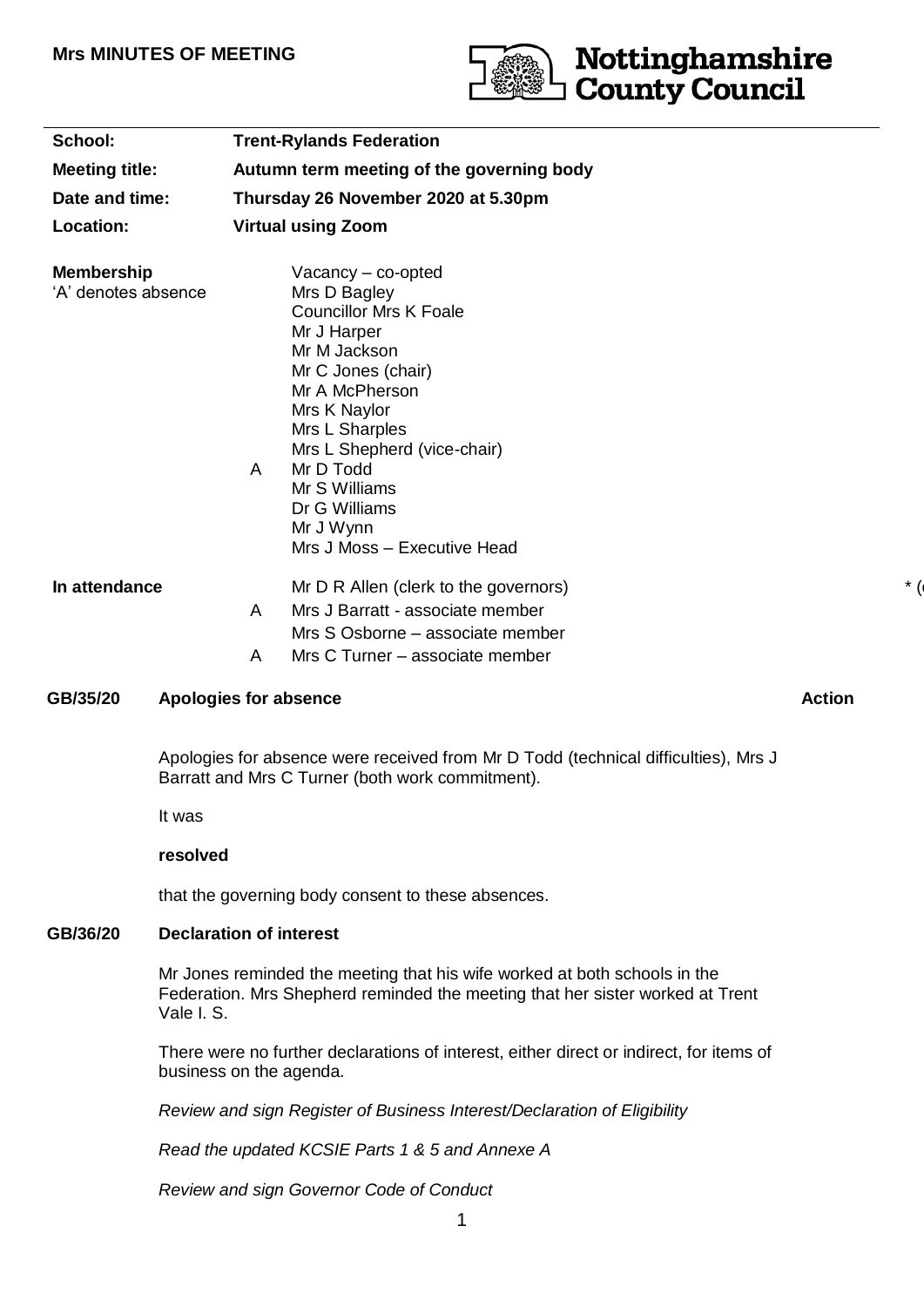The Executive Headteacher is satisfied that she has received up to date Declarations of Interest for all governors, and that all governors have received Keeping Safe in Education, Keeping Safe in Education update - Parts 1 & 5 and Annexe A, and the updated (September 2020) Code of Conduct for Governors. Governor Hub will be updated accordingly for all governors.'

## **GB/37/20 Review of membership**

The clerk highlighted the following vacancies on the governing body:

One co-opted vacancy

The meeting discussed several options for attempting to fill this vacancy  $-$  a volunteer from one of the local Nursery providers, Canal Heritage member, local businesses, etc.

The chair raised the issue of diversity and the need towards increasing the diversity of the governing body to better reflect community and society.

The clerk informed the meeting that all governors had a very similar end of term of office date – January 2024.

He suggested that governors volunteer to apply for re-appointment on a programmed basis prior to this date.

The Executive Head suggested that this commence at the next FGB meeting – 10 March 2021. **agenda**

## **GB/38/20 Determination of term of office for chair and vice-chair**

The meeting agreed that this should continue to be two years – chair and vicechair alternate years.

#### **GB/39/20 Election of vice chair**

Mrs L Shepherd was proposed and seconded for the position of vice-chair. There were no other nominations.

It was

#### **resolved**

that Mrs L Shepherd be appointed as vice-chair of the governing body.

## **GB/40/20 Approval of minutes of summer term meeting and any additional special governing body meetings**

The minutes of the summer term meeting held on 9 July 2020 having been previously circulated were confirmed and signed by the chair.

*Review of actions*

All actions had been completed or were on tonight's agenda.

The chair requested that "Staff and Pupil Wellbeing" be a standard item on all FGB agendas. Clerk to sort. **clerk**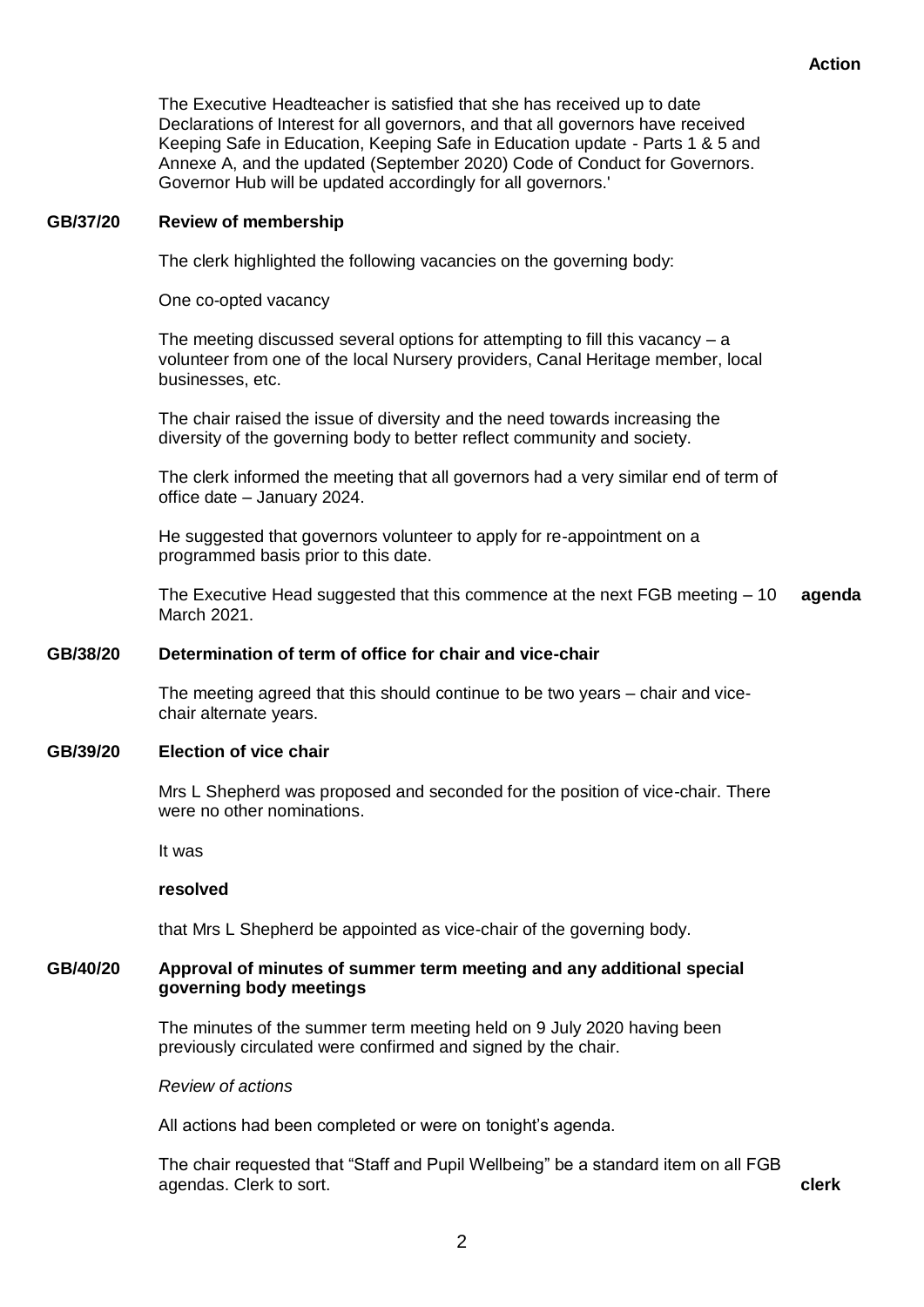#### **Action**

## **GB/41/20 Receipt of minutes and approval of policies from committees and working parties**

*Resources Committee held on 7 October 2020*

*Pupil Outcomes Committee held on 4 November 2020*

#### *Review of actions*

The meeting noted that the Resources Committee had reviewed 17 policies and the Pupil Outcomes Committee had reviewed 29 policies and 16 Curriculum policies, all for both schools.

These were all **formally approved** by the FGB with the following additions/exceptions:

- R.E. and Music for Trent Vale these have yet to be finalised.
- Whistleblowing Policy this policy is to apply to supply teachers and volunteers as well as contracted staff.
- Staff Code of Conduct 5.6

The meeting was informed that the contents of this paragraph had not been agreed by all teacher unions and that the guidance from the DfE had not been sufficiently scrutinised.

The meeting discussed this at some length, with the issue of infringement of human rights being raised.

The meeting agreed that, whilst most unlikely at either of the two schools, any initial disciplinary action should be taken by the governing body.

| Councillor Foale agreed to raise the general matter with the County Council. |  |
|------------------------------------------------------------------------------|--|
|------------------------------------------------------------------------------|--|

Executive Head and Mr Harper to email her full details. **EH+JH**

• Staff Code of Conduct 9.5

Social networking – it was recognised that approximately 50% of staff either live or have lived in the immediate area, with family and friends locally.

Thus the "under no circumstances" phrase is not accepted.

A governor had queried this with the LA – HR department, but the promised response had not materialised.

Again, Councillor Foale agreed to raise the general matter with the County Council. **KF**

Executive Head and Mr Jackson to email her full details. **EH+MJ**

Thus, approval of the Staff Code of Conduct is approved subject to the above matters being resolved.

**Governors questioned** if any other governing bodies had raised either of these two issues.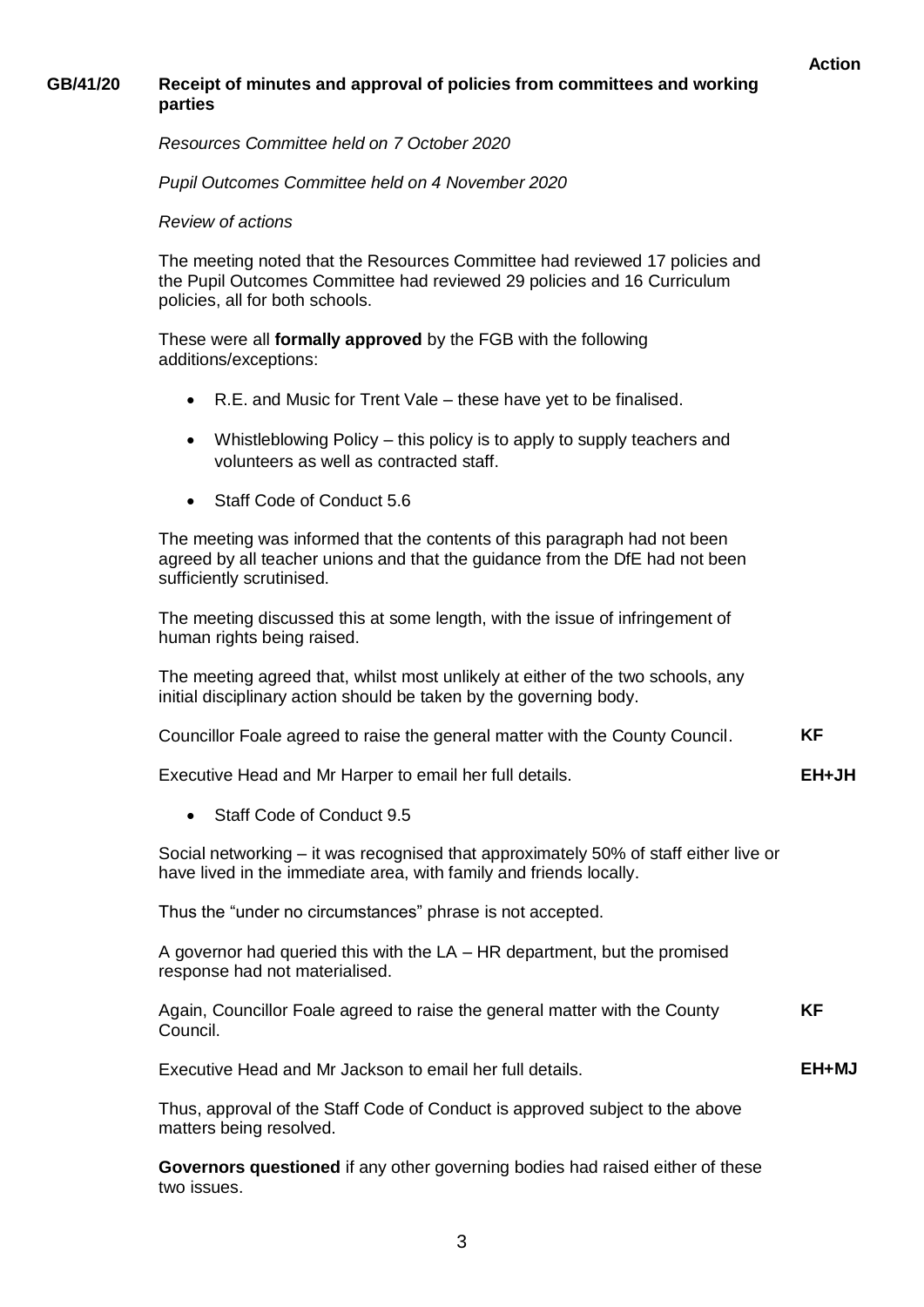## **GB/42/20 Financial reporting**

## *Year-end re-forecast*

The Executive Head reported the following predicted carry forwards for the 2020/21 budgets:

Trent Vale – approximately £100 (£13k deficit the previous year) Beeston Rylands – approximately £83k.

## **GB/43/20 Executive Headteacher's report**

This had been previously uploaded onto governorhub. The following issues were highlighted:

 **The meeting noted** the opening comments, emotions expressed by the Executive Head in her Report, recognising that everyone in school had gone far above and beyond what is expected of them.

The staff governor commented on how the Junior School staff had been emotionally moved when reading these opening comments.

- Due to COVID, the capacity to work is less, but the requirements are greater – the children are fine, it is the wellbeing of staff that is the worry.
- Elective Home Education is a major concern. Details were given of these children.
- The general lack of external SEND support is another major concern placing extra pressure on the school staff.
- Details were given of the progress of the Improving Education for All initiative.
- SIP, where priorities are reflected in all teacher appraisals.

**Governors questioned** when performance data will be available again.

- Review of many policies, main ones being Teaching and learning, Appraisal and Pay, Safeguarding, Curriculum and Behaviour and school ethos.
- Behaviour, which is good. Pupil bubbles have assisted with this.

## **Mrs Sharples left the meeting at 6.35**

 Vision and Values – the meeting was informed of progress to date. All staff have been asked for comments. Governors have been emailed. Following discussion, the meeting agreed the Executive Head email all governors again for final comments. This to be finalised by the end of term.

**EH+all govs**

**Governors questioned** how the above may be put into action, once finalised.

 Strategic priorities – outlined as Remote learning, the Recovery Curriculum and Staff Wellbeing.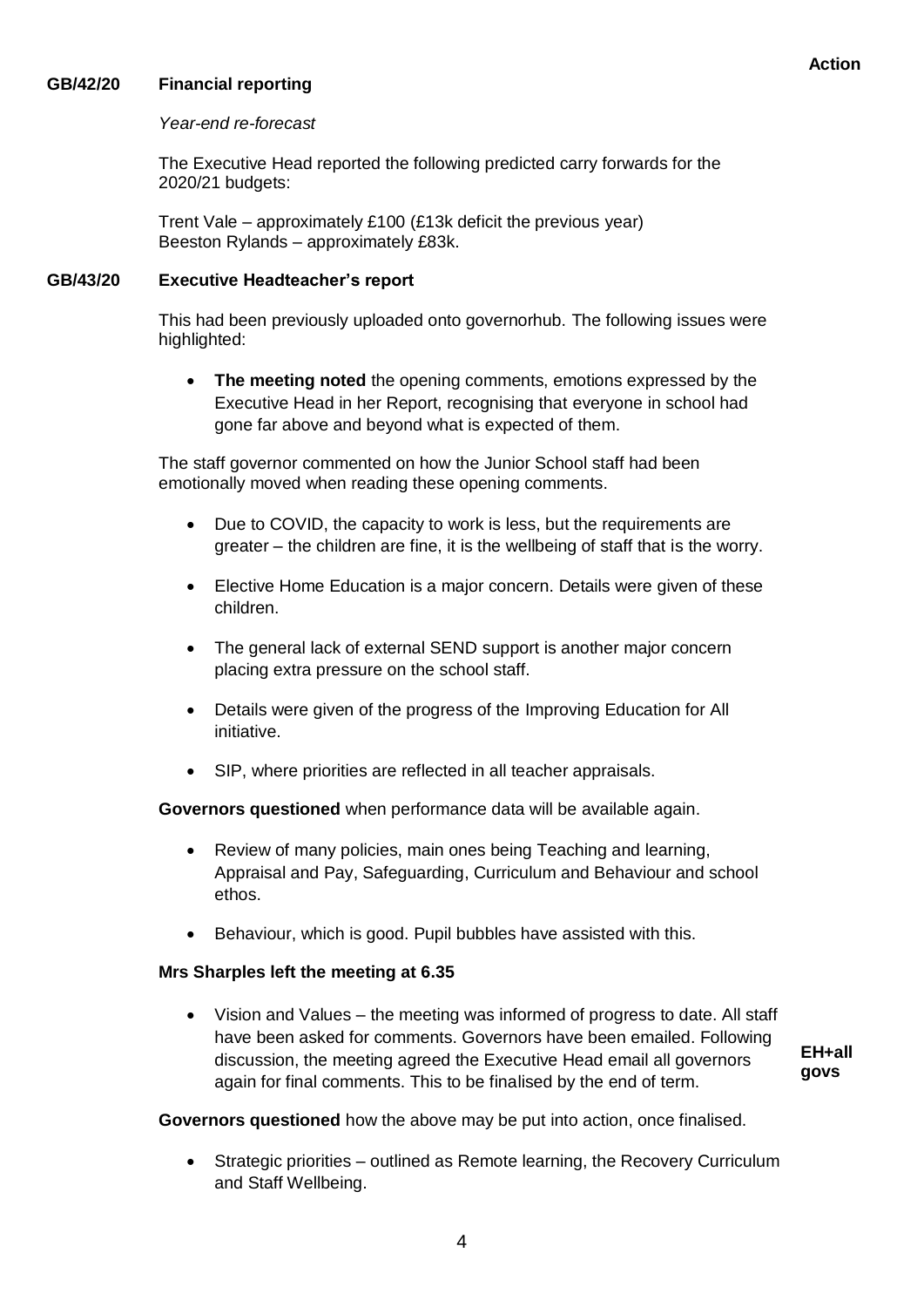#### **GB/44/20 Update on appraisal process for headteacher and staff**

*Confirm Quality Assurance arrangements*

The meeting was informed that Mrs Sharples had undertaken a review of the Executive Head appraisal process and is fully satisfied with the rigour of it.

## **GB/45/20 Receive headteacher's annual report on whole school appraisal process and consider/ratify headteacher pay recommendations for all staff**

*Review Appraisal policy in line with any recommended changes from HR Provider*

Undertaken at Committee and **formally approved** by this meeting.

*Ensure effective appraisal arrangements for all staff are in place*

Reported at the FGB meeting on 9 July 2020. Pay Progressions had been **formally approved** by this meeting.

*Ensure timetable in place for termly reviews*

The Executive Head gave timetable details.

#### **GB/46/20 Review of delegation and organisation of committees (deferred from Summer Term)**

*Agree committee structure and membership of committees*

*Resources Committee*

Mr M Jackson (chair), Mr S Williams, Mr C Jones, Mrs L Shepherd, Mr A McPherson, Mrs L Sharples, Mr D Todd, Mrs J Moss.

*Pupil Outcomes Committee*

Dr G Williams (chair), Mr J Harper, Mr J Wynn, Mr S Williams, Mr C Jones, Mrs L Shepherd, Mr A McPherson, Mrs D Bagley, Mrs L Sharples, Mrs K Naylor, Councillor K Foale, Mrs J Moss

*Pay Committee*

Mr D Todd, Mrs D Bagley, Mrs L Sharples

*Approval of scheme of delegation 2020/21*

This had been completed and uploaded onto governorhub. It was **formally approved** by the meeting.

*Note annual planner 2020/21 to support agenda setting*

Noted by the meeting.

*Policy checklist 2020/21 – statutory policies for schools*

This had been reviewed by the Executive Head, with minor additions needed – NQT policy, clarification of medical policies.

*Appointment/re-appointment of link governors*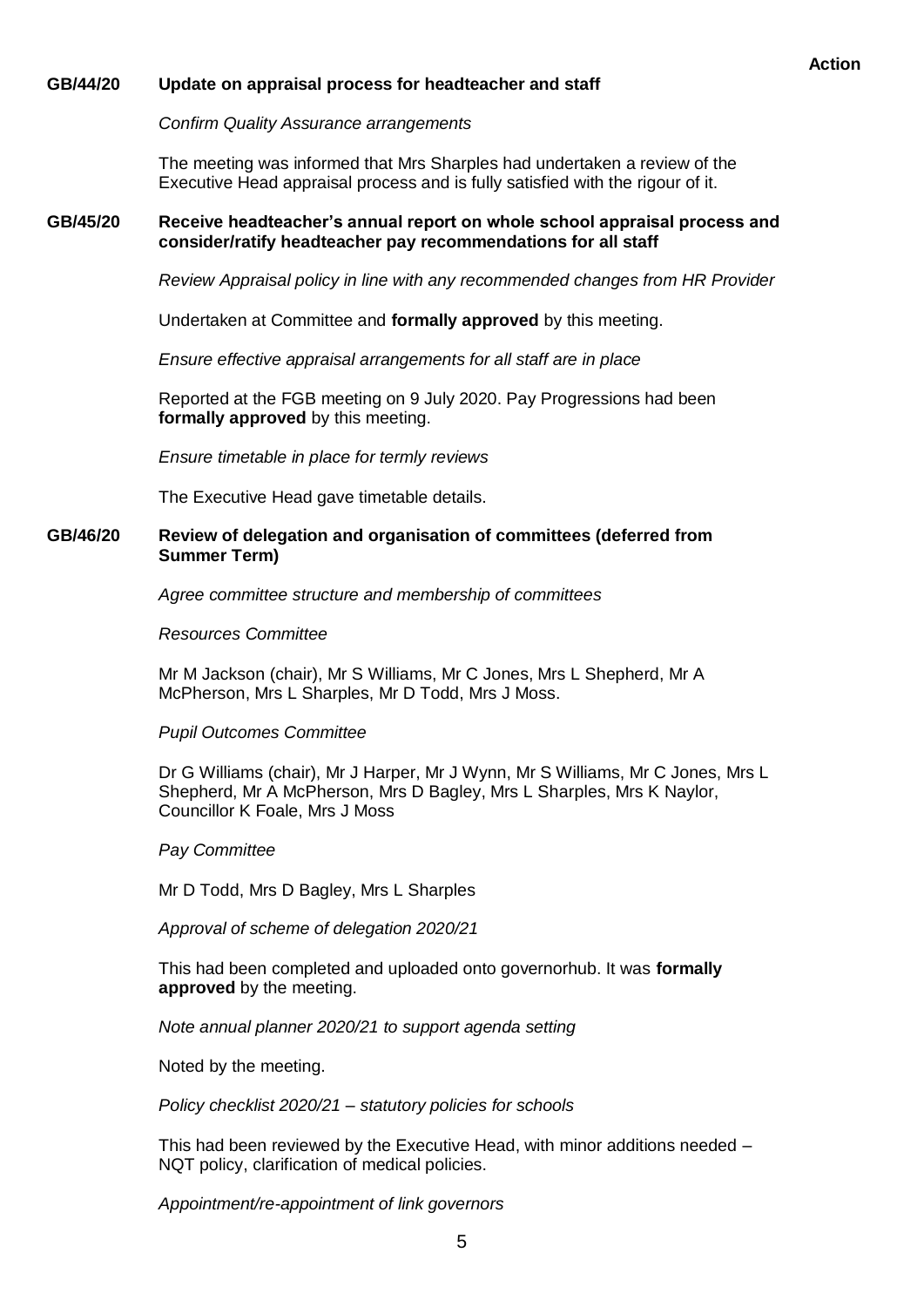The following link governors were listed:

Safeguarding Lead<br>
Safeguarding deputy<br>
Mr M Jackson Safeguarding deputy SEND Lead Dr G Williams SEND Deputy **Mrs** D Bagley

QA Appraisal process Mrs L Sharples Staff well-being **Councillor K** Foale Health and Safety Mr D Todd Training co-ordinator Mr J Wynn GDPR and Inventory **Mr A McPherson** 

Exec Head Appraisal Mr M Jackson, Mr C Jones, Mrs L **Shepherd** 

#### *Well-being Governor*

Councillor Foale had agreed to take on this role at Pupil Outcome Committee meeting.

She reported that she had sent out an initial questionnaire to staff. A remit is to be written following on from this.

The Executive Head asked if Councillor Foale would be happy for her to circulate her details to staff, along with contact details. **EH**

She replied to state that she would be very happy with this.

## **Councillor K Foale left the meeting at 7.00pm**

## **GB/47/20 Information from the Corporate Director for consideration and action**

*Pay Award, etc.*

This had been dealt with at Resources Committee on 7 October 2020.

*Considering Everyone's wellbeing.*

This was noted by the meeting.

*School Travel Toolkit*

Mr Williams informed the meeting that he had read the toolkit.

The meeting discussed at some length issues relating to parent car parking around the two schools.

Mr Williams agreed to contact the relevant LA body to enquire about booking the LA CCTV van and re-painting some of the road markings. **SW**

#### **GB/48/20 Safeguarding information for consideration and action:**

*Assurance of statutory safeguarding arrangements in Nottinghamshire Schools, colleges and independent providers* 

*Safeguarding Children in Education: Annual self-audit tool 2020-21 plus supporting guidance.*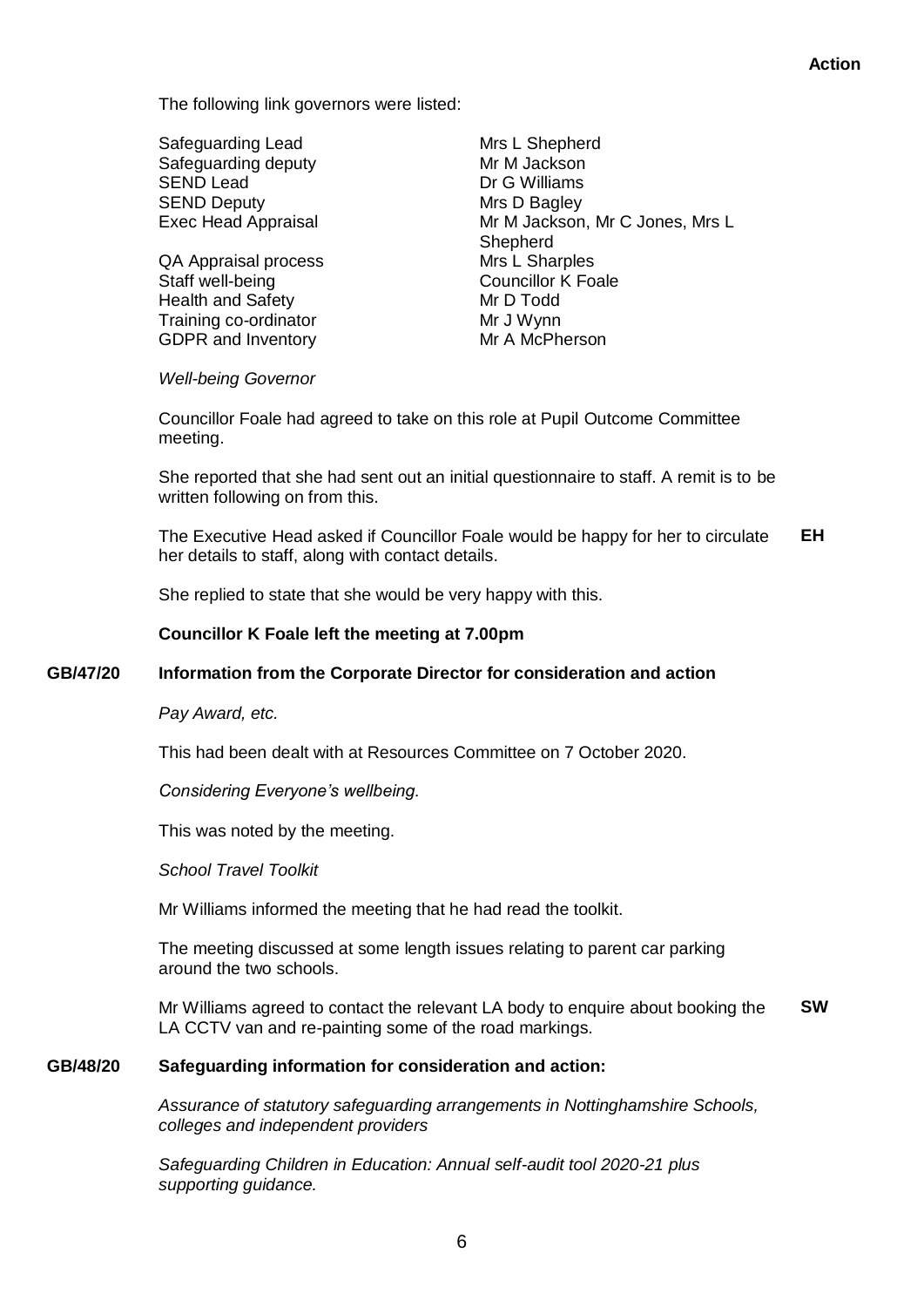|          |                                                                                                                                                                        | <b>Action</b> |  |  |  |  |
|----------|------------------------------------------------------------------------------------------------------------------------------------------------------------------------|---------------|--|--|--|--|
|          | The Executive Head had met with Mr Jackson and Mrs Shepherd to carry out a<br>safe guarding audit, with an action plan being drawn up. Executive Head to<br>circulate. | EH            |  |  |  |  |
|          | Forms to be returned to Cheryl Stollery.                                                                                                                               | <b>EH</b>     |  |  |  |  |
| GB/49/20 | Receive report from Data Protection Officer and Information Governance<br>governor                                                                                     |               |  |  |  |  |
|          | The new GDPR toolkit has been purchased, policies to be updated.                                                                                                       | <b>EH</b>     |  |  |  |  |
|          | There are no GDPR breaches to report.                                                                                                                                  |               |  |  |  |  |
| GB/50/20 | <b>Communication</b>                                                                                                                                                   |               |  |  |  |  |
|          | From headteacher                                                                                                                                                       |               |  |  |  |  |
|          | The Executive Head thanked Councillor Foale for her donation of £500 from the<br><b>Council Community Fund.</b>                                                        |               |  |  |  |  |
|          | From clerk                                                                                                                                                             |               |  |  |  |  |
|          | Two Governor Newsletters – governors were encouraged to read.                                                                                                          |               |  |  |  |  |
|          | LA Funding Consultation.<br>$\bullet$                                                                                                                                  |               |  |  |  |  |
| GB/51/20 | Report from training co-ordinator including review of governor training<br>requirements (including safeguarding) for 2020/21                                           |               |  |  |  |  |
|          | Mr Wynn tabled a list of Podcast and Blogs – this to be uploaded to the training<br>folder in governorhub.                                                             | <b>JW</b>     |  |  |  |  |
|          | All governors were reminded to update their training records on governorhub.                                                                                           | All govs      |  |  |  |  |
|          | A Zoom meeting was suggested - on the use of governorhub. Sharing ideas,<br>asking questions.                                                                          |               |  |  |  |  |
|          | Mr Wynn to email out possible dates.                                                                                                                                   | <b>JW</b>     |  |  |  |  |
| GB/52/20 | <b>Governor monitoring visits</b>                                                                                                                                      |               |  |  |  |  |
|          | Mrs Shepherd had visited in connection with the safeguarding audit.                                                                                                    |               |  |  |  |  |
|          | Mr Jones and Mr Wynn had visited in connection with the Learning Packs.                                                                                                |               |  |  |  |  |
|          | Mr Jones to investigate Zoom links into school assemblies.                                                                                                             |               |  |  |  |  |
|          | Mr Todd had carried out a Health and Safety inspection.                                                                                                                |               |  |  |  |  |
|          | Governors enquired about the possibility of monitoring home learning lessons.                                                                                          |               |  |  |  |  |
|          | Mr Harper encouraged governors to contact him with questions/observations<br>relating to curriculum development matters.                                               | All govs      |  |  |  |  |
| GB/53/20 | Evidence of governing body impact on school improvement and review of<br>how the governing body has held the school's leaders to account                               |               |  |  |  |  |

# 7